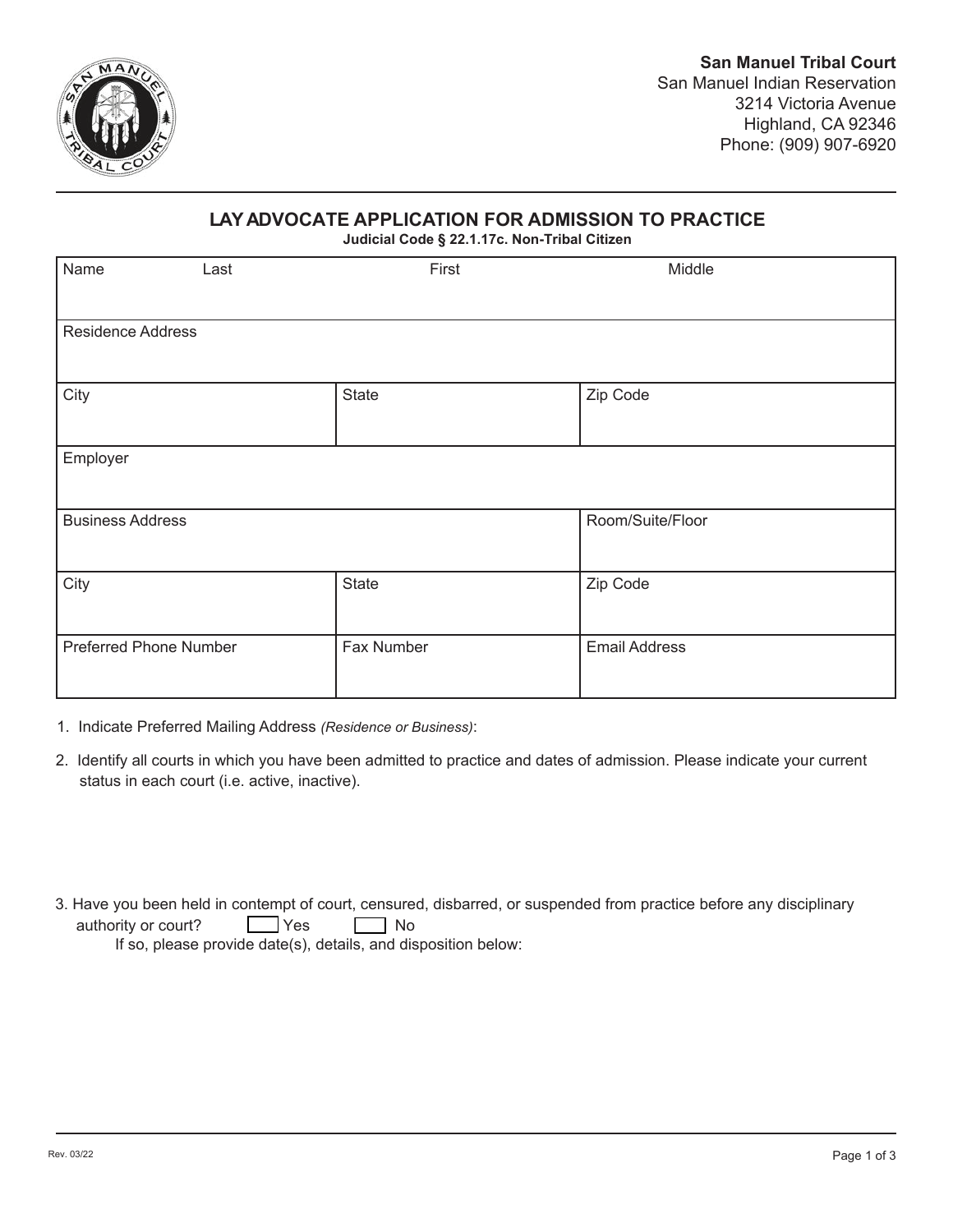| 4. Have you been convicted of any felony?<br>No<br>Yes<br>If so, please provide date(s), details, and disposition below:                                                                                                                                                                                                                                                                                                                                                                                                                                                                                                                                                                                |
|---------------------------------------------------------------------------------------------------------------------------------------------------------------------------------------------------------------------------------------------------------------------------------------------------------------------------------------------------------------------------------------------------------------------------------------------------------------------------------------------------------------------------------------------------------------------------------------------------------------------------------------------------------------------------------------------------------|
| 5. Are you currently the subject of any criminal investigation or disciplinary proceeding(s)?<br>□ Yes<br>No.<br>If so, please provide date(s), details, and disposition below:                                                                                                                                                                                                                                                                                                                                                                                                                                                                                                                         |
| 6. Do you possess at least a high school diploma or GED certificate?<br>$\Box$ No<br>$\Box$ Yes<br>If applicable, please provide dates and details of any education subsequent to obtaining your high school diploma<br>or GED certificate, including degrees earned and any legal or law-related education and/or training:                                                                                                                                                                                                                                                                                                                                                                            |
| 7. Do you possess good communication skills, both written and verbal, and have the ability to express your position<br>clearly and concisely?<br>$\Box$ Yes<br>$\Box$ No<br>Please describe any education and/or experience that demonstrates you possess such skills:                                                                                                                                                                                                                                                                                                                                                                                                                                  |
| 8. Do you possess any legal or law-related work experience?<br>$\Box$ Yes<br>I No<br>If so, please provide details, including any experience before tribal or other courts:                                                                                                                                                                                                                                                                                                                                                                                                                                                                                                                             |
| 9. I possess good character and moral fitness to represent individuals before this Court. I have attached two supporting<br>Affidavits (Attachment 1 & 2) from individuals familiar with my integrity, honesty, moral character, judgment, courtesy,<br>and self-reliance as well as providing background information on me, and further, I authorize the Court to contact these<br><b>Yes</b><br>references.<br> No                                                                                                                                                                                                                                                                                    |
| 10. Are you familiar with the San Manuel Judicial Code, San Manuel Rules of Evidence, San Manuel Rules of Civil<br>هN I<br>Procedure, and the San Manuel Rules of Court?<br>$\exists$ Yes                                                                                                                                                                                                                                                                                                                                                                                                                                                                                                               |
| 11. Are you familiar with the basic principles of Federal Indian Law?<br>Yes<br>No<br>If so, please describe how you came to such knowledge, such as your experience practicing in the field, any<br>Indian Law courses or trainings completed, or any treatises studied [recommended: Nell Jessup Newton, et. al.,<br>Cohen's Handbook of Federal Indian Law (2005 ed. or subsequent ed.); David H. Getches, et. al., Cases and<br>Materials on Federal Indian Law (5th ed., 2004 or subsequent edition); Stephen L. Pevas, The Rights of Indians<br>and Tribes (3rd ed., 2004 or subsequent ed.); and William C. Canby, Jr., American Indian Law in a Nutshell (5th<br>ed., 2009 or subsequent ed.)]: |
|                                                                                                                                                                                                                                                                                                                                                                                                                                                                                                                                                                                                                                                                                                         |